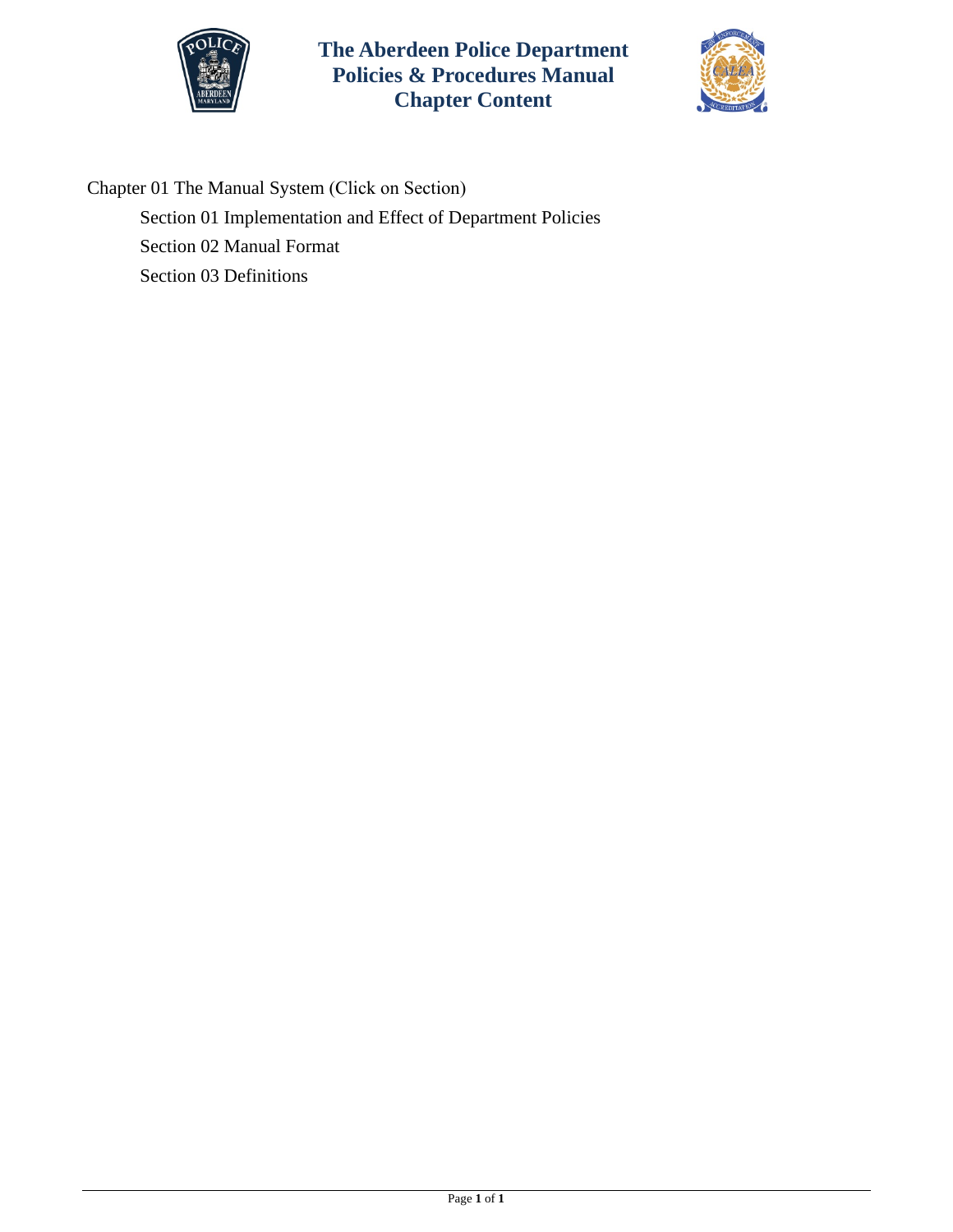



<span id="page-1-0"></span>

|  | Chapter 01 The Manual System                                | GO 19-040, 08/15/2019 |
|--|-------------------------------------------------------------|-----------------------|
|  | Section 01 Implementation and Effect of Department Policies | Supersedes GO 15-048  |

## **A. Policy** (12.2.1h)

- 1. The *Aberdeen Police Department Policies & Procedures Manual* is an official document of the Department; it is an on-the-job reference source of policies and procedures for all Department personnel.
- 2. All Department Personnel are responsible to be familiar with and abide by its contents.
- 3. The Chief of Police or his designee, the Deputy Chief of Police approve all Department General Orders. (12.2.1b) (12.2.1c)

#### **B. General Orders**

- 1. A General Order will announce revisions, amendments, new policies and new procedures.
- 2. A General Order shall summarize the change in policy, and shall describe the changes. (12.2.1d)

#### **C. Responsibilities**

- 1. Employees and Volunteers are encouraged to:
	- a. Report to their supervisors or to the Accreditation Manager any inconsistencies or conflicts in the policies and procedures; and
	- b. Submit policy and procedure suggestions to their supervisors or to the Accreditation Manager.
- 2. Supervisors will forward policy suggestions and recommendations to the Accreditation Manager.
- 3. The Accreditation Manager shall:
	- a. Maintain the *Department Policies and Procedures Manual* the Police Department computer common drive, accessible to all APD personnel; (12.2.2b)
	- b. Receive, review, and update policies and procedures, as required, to comply with accreditation standards and new laws; and send recommended revisions to the Chief of Police and/or Command Staff to review and edit; and (12.2.1i)
	- c. Revise conflicting policies and send recommended revisions to the Chief of Police and/or Command Staff to review and edit; (12.2.1i)
	- d. Replace the existing electronic policy with the revised/amended/new policy issued by General Order, and place the new policy in designated computer locations: (12.2.1e)
		- 1) PowerDMS;
		- 2) SharePoint All Department Personnel; and
		- 3) P: Drive All Department Personnel.
	- e. Archive the superseded policy.
	- f. Maintain a system to review accreditation compliance and correct any noncompliance issues, including policies and procedures if any, prior to an On-Site Assessment. (11.4.3)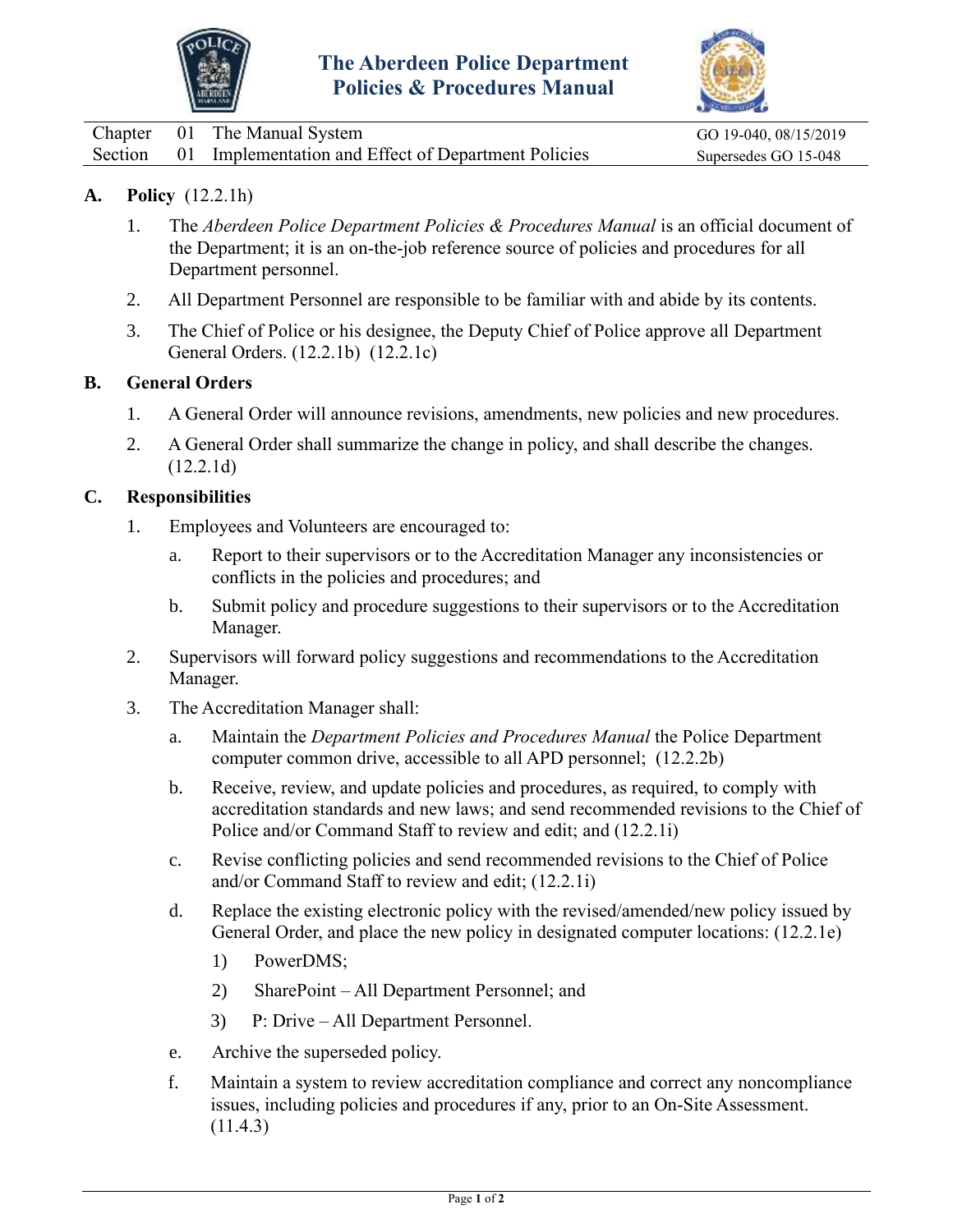



|  | Chapter 01 The Manual System                                                                                                               | GO 19-040, 08/15/2019 |
|--|--------------------------------------------------------------------------------------------------------------------------------------------|-----------------------|
|  | Section 01 Implementation and Effect of Department Policies                                                                                | Supersedes GO 15-048  |
|  | $M_{\rm c}$ (a.g. ) and consider the $\ell$ - $1$ and $-1$ and $1$ and $1$ and $N_{\rm c}$ and $\ell$ are also been denoted in $1$ and $1$ |                       |

- g. Maintain a system of acknowledgments that Department personnel received, read, understand, and will comply with the General Orders. (12.2.2c)
- 4. The Sr. Administrative Specialist shall:
	- a. Scan the General Orders to Maryland State standards; (12.2.2a)
	- b. Place the Generals in PowerDMS; and (12.2.2a)
	- c. Maintain a permanent file of all original, signed General Orders. (12.2.2b)
- 5. Department Personnel shall:
	- a. Electronically sign the General Order in PowerDMS, acknowledging that the General Order was received, read, and understood by the undersigned.

#### **D. Manual Policies and Procedures Limitations**

- 1. The contents of the policies and procedures may be changed at any time.
- 2. The contents do not constitute the terms of a contract of employment.
- 3. Deviations from these policies and procedures may form the basis for APD administrative sanctions, a higher level of training, and/or new policy guidelines.
- 4. Violations of law will form the basis for civil and criminal sanctions in a recognized judicial setting.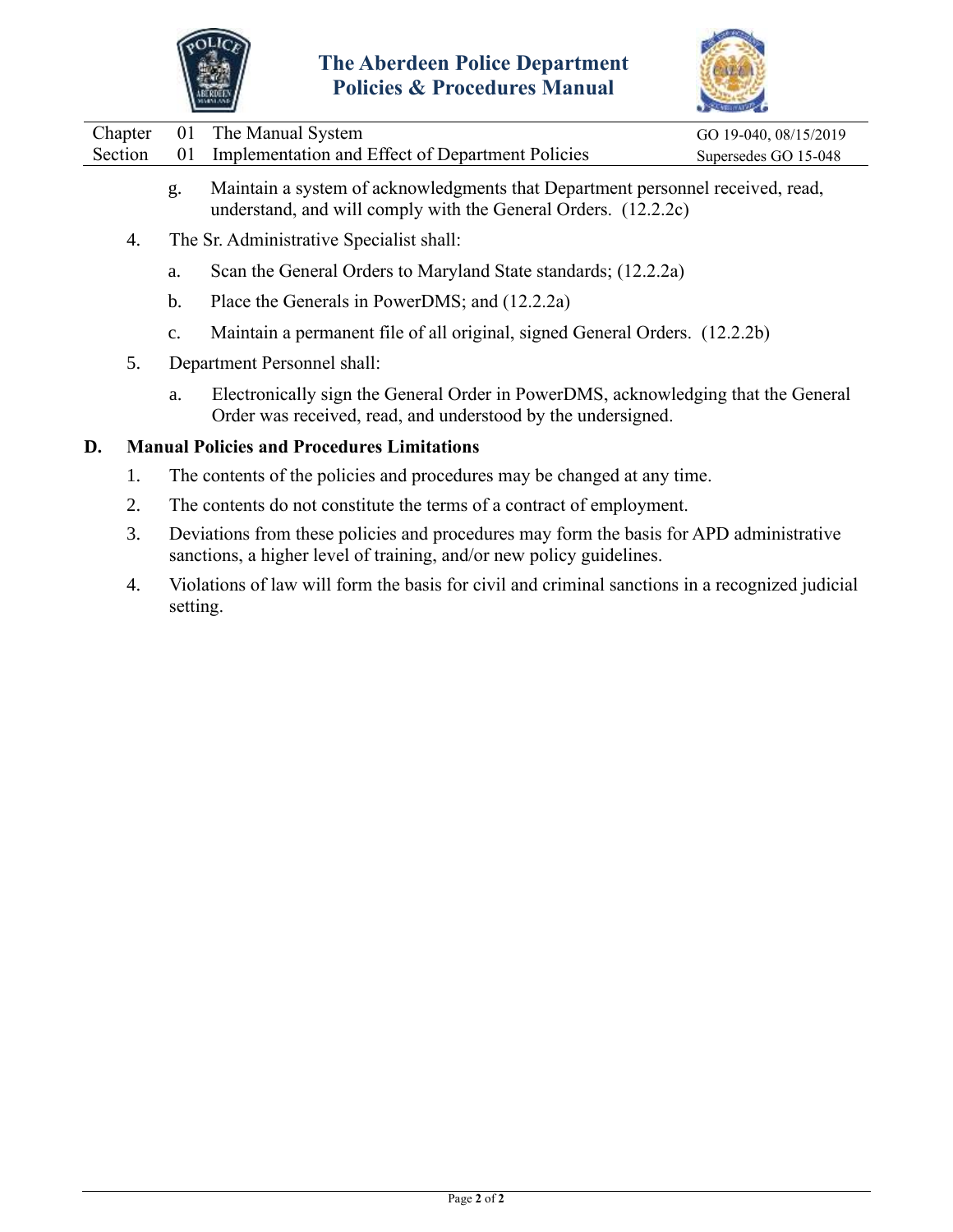



<span id="page-3-0"></span>Chapter 01 The Manual System GO 19-032, 07/26/2019 Section 02 Manual Format Supersedes 13-028

# **A. Policy**

1. The policies and procedures in this Manual are formatted in outline style, usually with a Policy Statement at the beginning of each Section. (12.2.1f)

### **B. Policies & Procedures Manual Format** (12.2.1e)

- 1. Policies are grouped by Chapters with numbered Sections in each chapter.
- 2. The GO (General Order) number and date is listed in the header on the right side under the CALEA logo.
	- a. The superseded previous policy or GO is below the new GO number and date.

## **C. General Orders Format** (12.2.1e)

- 1. General Orders (GO) announce changes in policy or procedures on City of Aberdeen letterhead, signed by the Chief of Police or designee.
- 2. GOs are numbered by year and sequence (for example:19-001).
- 3. An edited version of the policy is attached to the General Order.
	- a. New texts are highlighted in yellow; and
	- b. Deleted texts are crossed out in red.